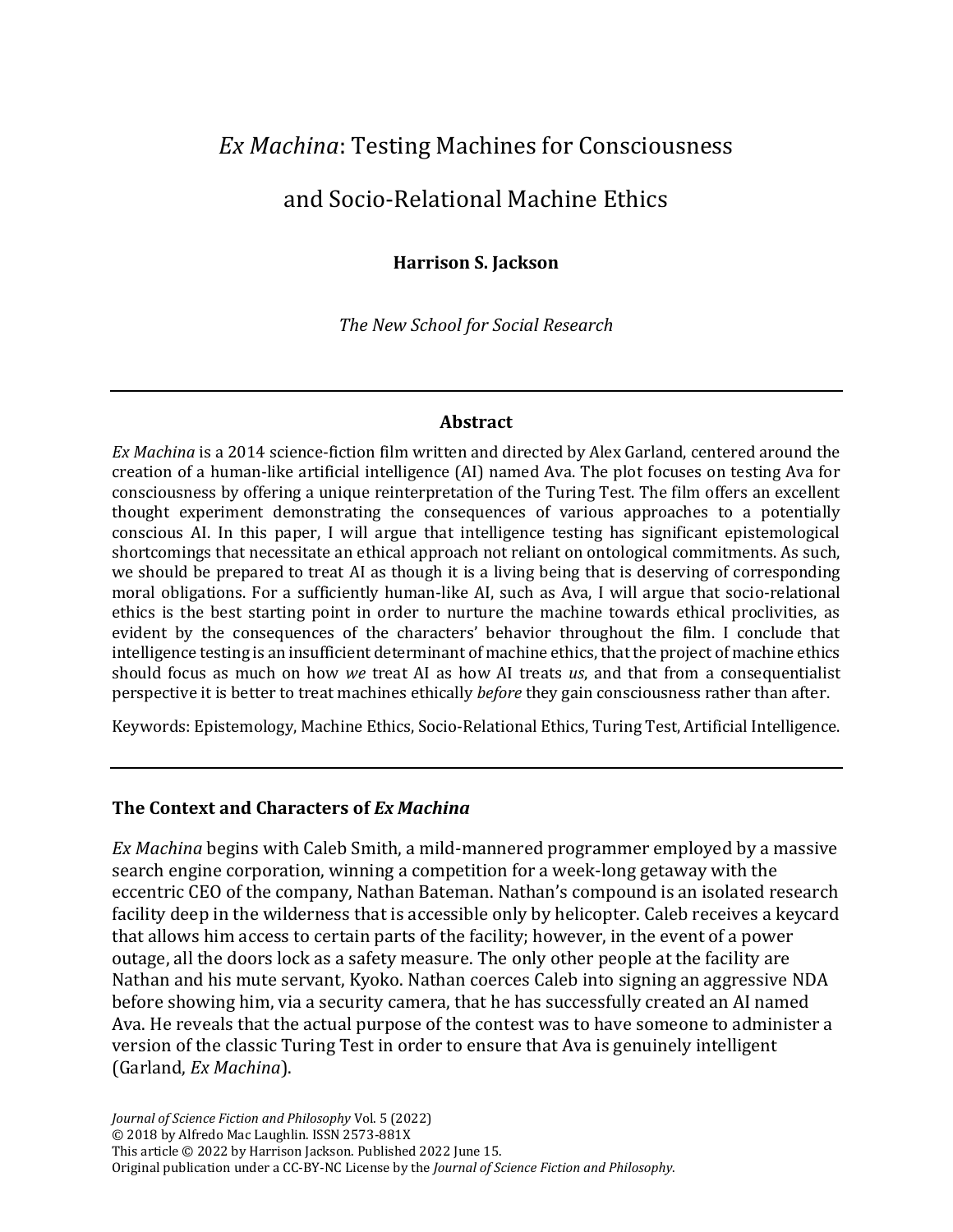## **Introduction: Machine Ethics and the Cognitive Status of AI**

The exponential and seemingly inexorable growth in processing power since the invention of digital computers in the early 20th century has resulted in a correspondingly increasing interest in the possibility of such machines gaining self-awareness, mindedness, or even phenomenal consciousness (lived experience, what it *feels* like to be conscious). Naturally, if such a development were to occur, it would have a profound impact on human society, which makes the consideration of the ethics of such machines paramount. Thus far, discussions of the ethics of AI tend to focus on how to build or control these machines in such a way as to minimize harm to humans.

Machine ethics, on the other hand, is a subfield that considers the possibility of treating machines as living beings rather than as mere objects. Even this perspective, however, is still primarily concerned with the moral treatment of humans (Thomsen 2019, among others). Viewing AI as "artificial moral agents" with corresponding rights and responsibilities remains a controversial view, particularly due to the intrinsic anthropocentrism of ethics as well as ontological difficulties in determining the cognitive status of an AI. After all, it seems as though before we endow machines with rights or privileges, and before we treat machines as though they are human, we should be certain that they possess sufficient mindedness, self-awareness, or consciousness.<sup>1</sup>

The resilience of Philosophy of Mind as a field demonstrates the difficulties we encounter in determining what our own minds are, which is further complicated when we seek to determine the degree of mindedness or consciousness in other beings. This indeterminacy is significant when considering morality; most consider it sufficient grounds to reject even the possibility of having ethical responsibilities towards machines, with those who support the ethical treatment of machines being dismissed for anthropomorphization.

I will argue, with support from the thought experiment proposed in the plot of *Ex Machina*, that due to the imminent (immediately necessary) nature of ethics, moral consideration should take priority over ontological debate. Fundamentally, the question of whether or not machines have minds is less relevant than the question of how we should treat complex machines as they emerge. I will show that the assumption that machines do not deserve moral treatment is more problematic than the assumption that they do, due to both socio-relational and consequentialist concerns.

# **1. – The Epistemology of Intelligence Testing**

I will begin by briefly examining some of the attempts to create a test that can determine the degree of machine consciousness, beginning with the Turing Test. The original "Imitation Game," posited by mathematician and computer scientist Alan Turing, involves a human communicating with both a human and machine via text, with the human being blinded as to which is which (Turing 1950, 433-460). The goal of the test is for the human judge to determine which is the machine, while the goal of the machine is to deceive the judge into thinking it is the human. Turing uses this test as a means of finding a more pragmatic approach to the question "can machines think?" since he views the question as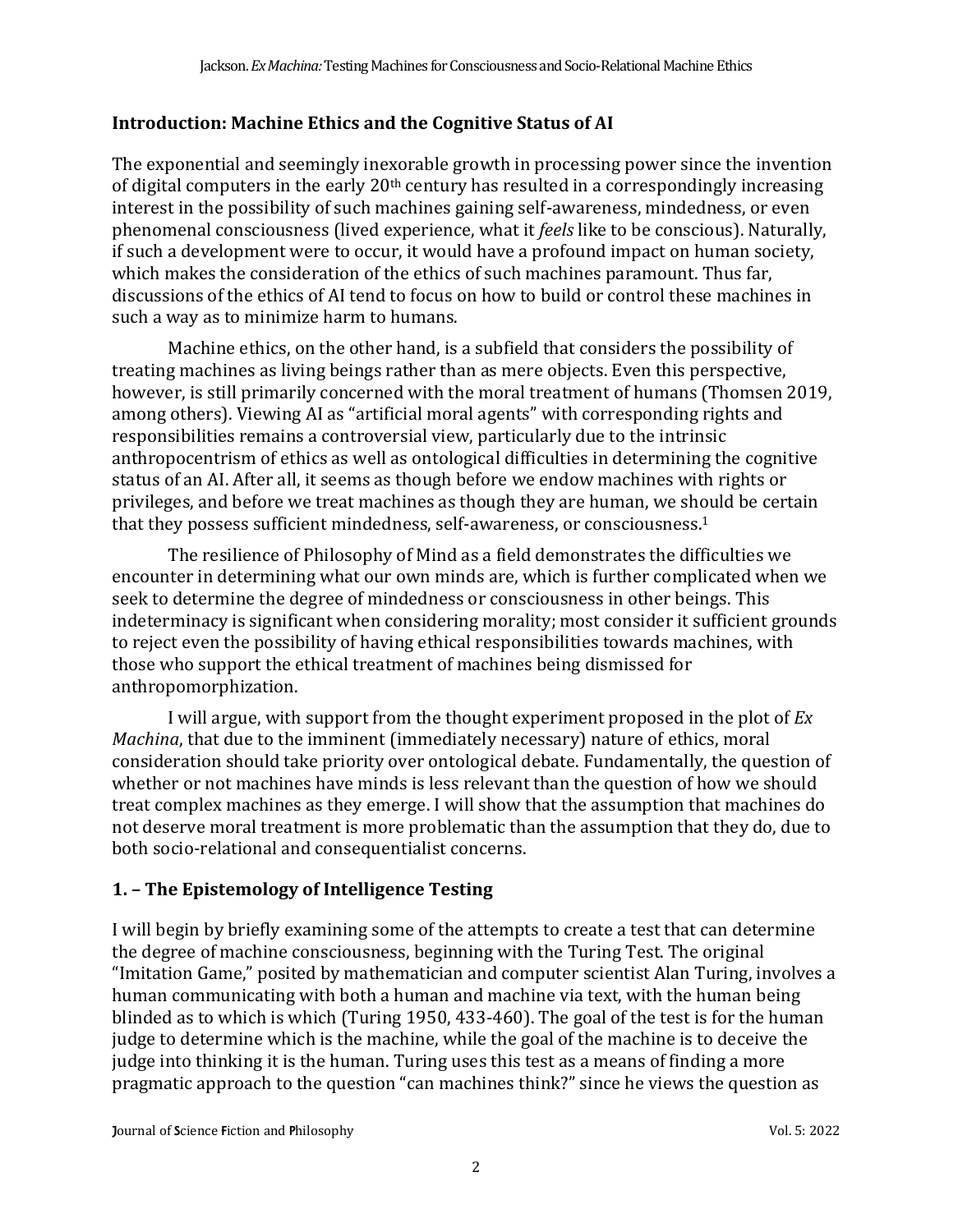"too meaningless to deserve discussion." Thus, the Imitation Game is not intended as a perfect test that will literally prove that a machine is intelligent, but as a sufficiency condition to *consider* the machine intelligent.

Much has been written of Turing's Imitation Game, with most doubting its ability to test for genuine intelligence. As such, several alternative tests have been proposed in a variety of fields. Most are pragmatic in nature: a proposal from the medical field (Ashrafian et al. 2014, 38-43) suggests having the examiner interact with two subjects, one human, and the other *either* human *or* a machine in order to control for the significant variable (the machine). Another proposal (Clark and Etzioni 2016, 8-12) suggests using existing standardized tests such as those found in public schools. To the authors, such tests are valuable since they can measure a machine's (or human's) ability to answer a wide variety of questions, answer complex questions, demonstrate world knowledge, and provide a scaled measure of success. These tests are designed to require more than mere knowledge searching, so the success of a machine would imply that it is capable of higher-order creative thinking due to the need to solve novel problems based on past information and extrapolation in light of new information.

A more ambitious proposal (Hernandez-Orallo et al. 2010, 1505-1539) is the creation of a complex algorithm that can measure intelligence of any conceivable variety at any time scale. Here, the definition of universal intelligence focuses on the ability to engage with or adapt to one's environment.<sup>2</sup> This test strives to be universal, is "derived from wellfounded computational principles with precise formalizations," must be applicable to any current or future intelligent system, must have tunable precision, and must operate on any timescale. According to the authors, the usefulness of such a test is to aid in the development of AI by offering an objective measure of its progress and to aid in the creation of improved CAPTCHAs to ensure better online security. Finally, the authors claim that such a test is necessary to reach the "technological singularity," which is the point where a species can build something as intelligent as itself. With these alternate proposals in mind, let us now consider Nathan's Test.

## *1.1 – Nathan's Test and Ava's Responses*

The key difference between Nathan's Test and the traditional Turing Test is that in the former there is no blindness whatsoever; from the beginning, Caleb is fully aware that Ava is not human, and was entirely designed and built by a human. Nathan's justification for this lack of blindness is his extreme confidence that Ava would pass an ordinary Turing Test, as well as the common objection to the test that anonymous imitation is insufficient. Instead, he wants Caleb to determine how he *feels* when speaking with Ava.

The test itself is administered in Ava's room (though perhaps "cell" would be more accurate), with Caleb sitting in a separate glass viewing area. Due to the nature of the test, Ava is shown deliberately with many of her artificial components clearly visible, with the exception of a humanoid face and hands. When they speak, Ava makes a few minor mistakes, such as answering the question of how old she is by merely stating "one," which she repeats when asked "one what?" She is also aware of the fact that it is unusual that she did not learn language gradually, but instead is simply capable of conversational speech.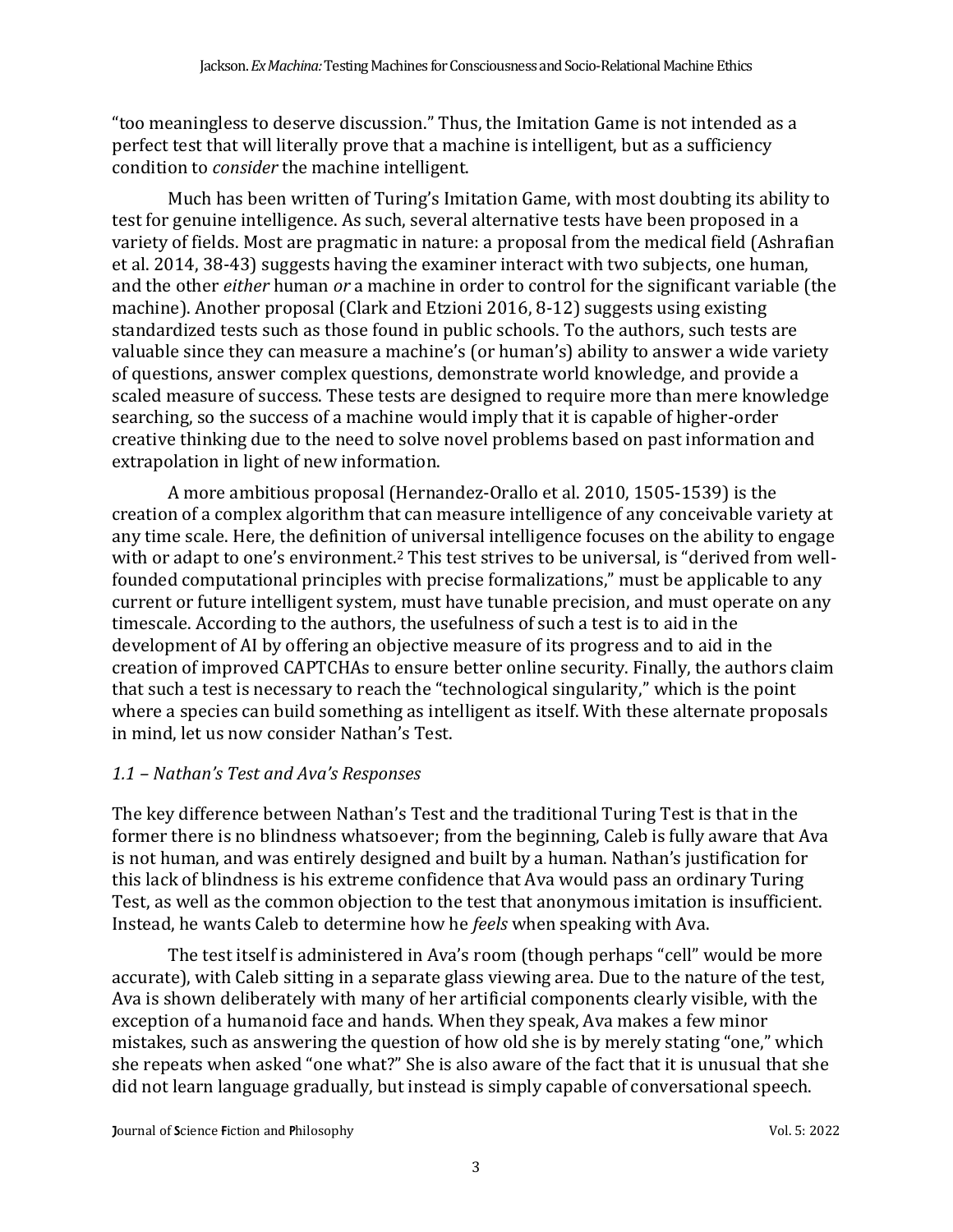

Caleb (right) administering the test to Ava (left). (*Ex Machina.*)

Caleb then asks Ava to draw something, and the result is incredibly abstract and algorithmically geometric. Later, he tells Ava to draw something real, and the result is nearly photorealistic. Ava tells Caleb that she has never been outside her room, and that what she wants most is to go somewhere with a lot of people, such as a busy traffic intersection. Near the end of their conversation, the power cuts out momentarily, and Ava informs Caleb that Nathan is not his friend and cannot be trusted. When the power is restored, Ava immediately carries on in the middle of a fake conversation to deceive Nathan, whom they both know is watching.

Later, when discussing the test with Nathan, Caleb muses at some of the standard worries of such tests, namely, whether or not imitation demonstrates sufficient intelligence. He notes that the strongest indicator thus far is that Ava made a joke about the one-sidedness of their conversation, which implies dynamic thinking and an awareness of an external mind. At their next meeting, Ava puts on a dress and wig that hides all of her machine parts, making her appear fully human, as well as pointing out that Caleb is attracted to her, as indicated by his micro-expressions.

## *1.2 - The Epistemology of Intelligence Tests and Phenomenal Consciousness*

As Caleb mentioned, a key issue with intelligence testing is the question of whether or not imitation is sufficient to infer human-like mindedness. This contention is well elucidated in Searle's "Chinese Room" thought experiment, which involves a scenario with a human in a closed room translating Chinese texts as an analogy for machine processing. Searle's argument is that since a human could accurately translate Chinese without any actual comprehension, it is likewise possible for a machine to pass the Turing Test without any real understanding (Searle 1980).

This problem runs parallel to the "hard problem" of consciousness, that emerges due to the explanatory gap between phenomenologically conscious experience, and functional, representational, and physical facts about brain states (Carruthers 2019). Phenomenology emphasizes the analysis of lived experience—for example, what it *feels like* to experience, say, the color red. In *Ex Machina*, Caleb addresses this issue by paraphrasing the "Mary" thought experiment (Jackson 1982), which imagines a scientific expert in light,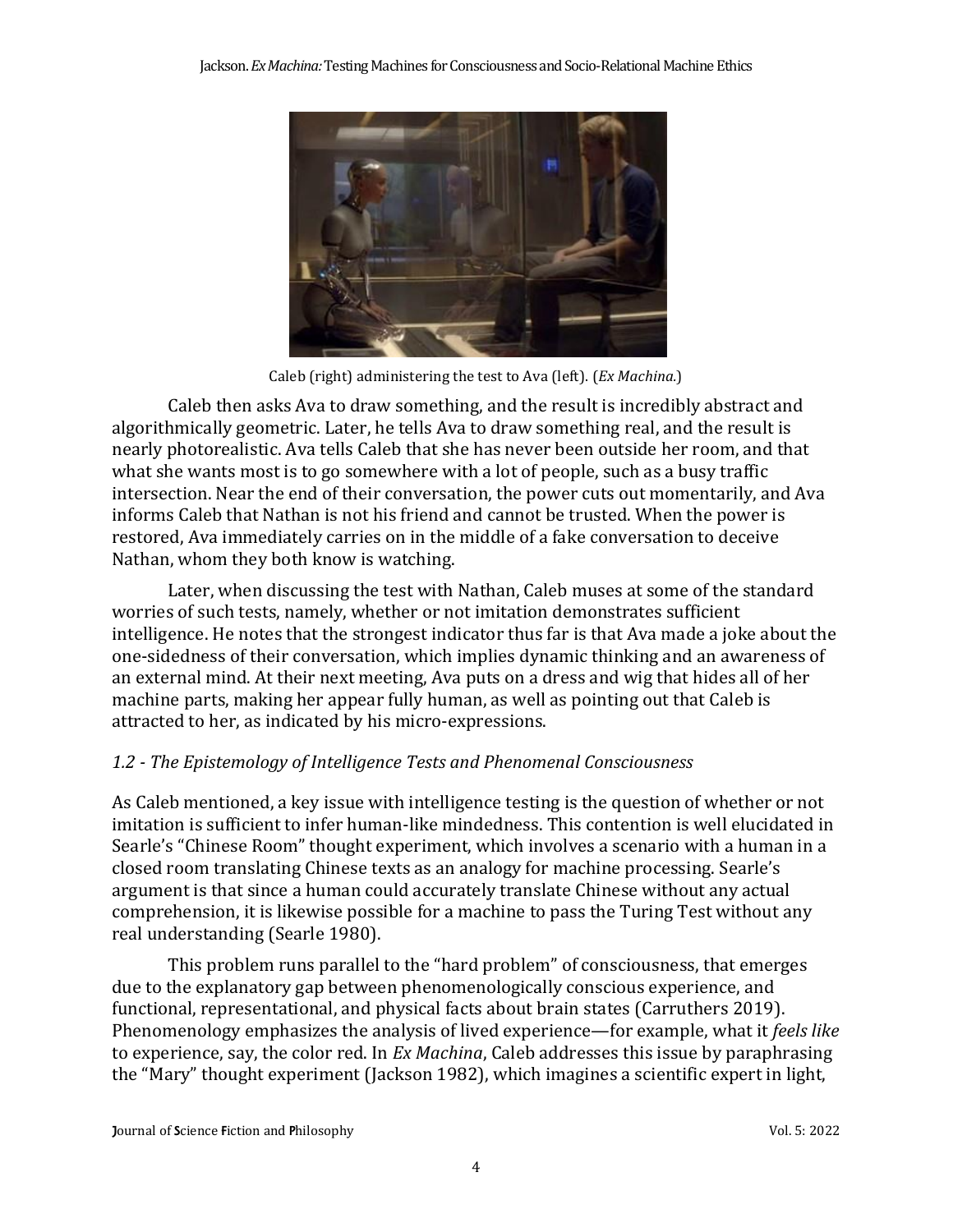color, wavelengths, and the functioning of the eye, but has spent her entire life in a black and white room. The question is, if she leaves the black and white room and sees a red rose for the first time, would her knowledge alone be sufficient to identify the *experience* as the color red? This illustrates the key difference between phenomenological experience and logical or scientific knowledge, and the seemingly inexplicable gulf between the two.

This issue is also evident in the "Philosophical Zombie" thought experiment (Carruthers 2019). Since there is an explanatory gap between physical causality and phenomenal experience, it is possible to imagine two individuals who are physically identical, but one devoid of all phenomenal experience. This is a key concern in the question of AI mindedness: even if an AI could perfectly replicate human behavior and mental structure, how could we tell whether or not it has phenomenal consciousness? Regarding ethics, one could argue that phenomenal consciousness is the key determinant for moral responsibility.

This problem is not unique to discussions of AI; it emerges in the problem of animal minds and the question of other minds more generally. As Descartes postulated, the problem can be reversed: if you see a figure walking down the street in a hat and coat that completely obscures their organic components, there is no way to know *definitively* that it is in fact a person with a mind, and not an automaton (Descartes 1911). The only evidence for the self possessing a mind is the individual's phenomenal experience of mindedness (thus Descartes's famous "cognition, therefore existence"). Due to its subjective nature, this can only be indirectly inferred in others, such as through Caleb's interactions with Nathan and Ava. The difference is that Caleb *assumes* that Nathan is human and has phenomenal consciousness, whereas Caleb *knows* that Ava is not human, which results in a degree of doubt. Nonetheless, it remains an assumption, one based exclusively on observation and presuppositions derived from past experience. This is a common (and rather sensible) assumption due to a lifetime spent interacting with other humans whose behavior and appearance parallels our own. As such, it is not so great a leap to project one's own experience of phenomenal mindedness onto other humans, although this remains a feature of practicality and not an ontological certainty.

The problem of other minds cannot be ignored in the question of determining machine intelligence and the implicit ethical obligations therein. A common dispute against the argument for moral obligations towards machines is that it requires anthropomorphization by projecting human qualities onto machines, which could be inappropriate and problematic. However, since this problem exists *between* humans as well, I propose an additional "human test"; instead of asking "is this *machine* human-like enough to require ethical treatment," we should ask, "if we *knew* it were a human giving these responses instead, would we still treat them ethically?" Consider the fact that not every human might pass a Turing Test; infants who have not yet learned speech certainly cannot; people with severe dementia, brain trauma, schizophrenia, or genetic or developmental disorders might also fail any number of intelligence tests designed to "prove" machine intelligence, yet from a moral standpoint it is widely accepted that such people still deserve ethical treatment. This shows that the very *act* of administering a test to "prove" that a being deserves moral obligations presupposes doubt, which could result in immoral action, whether intentional or not.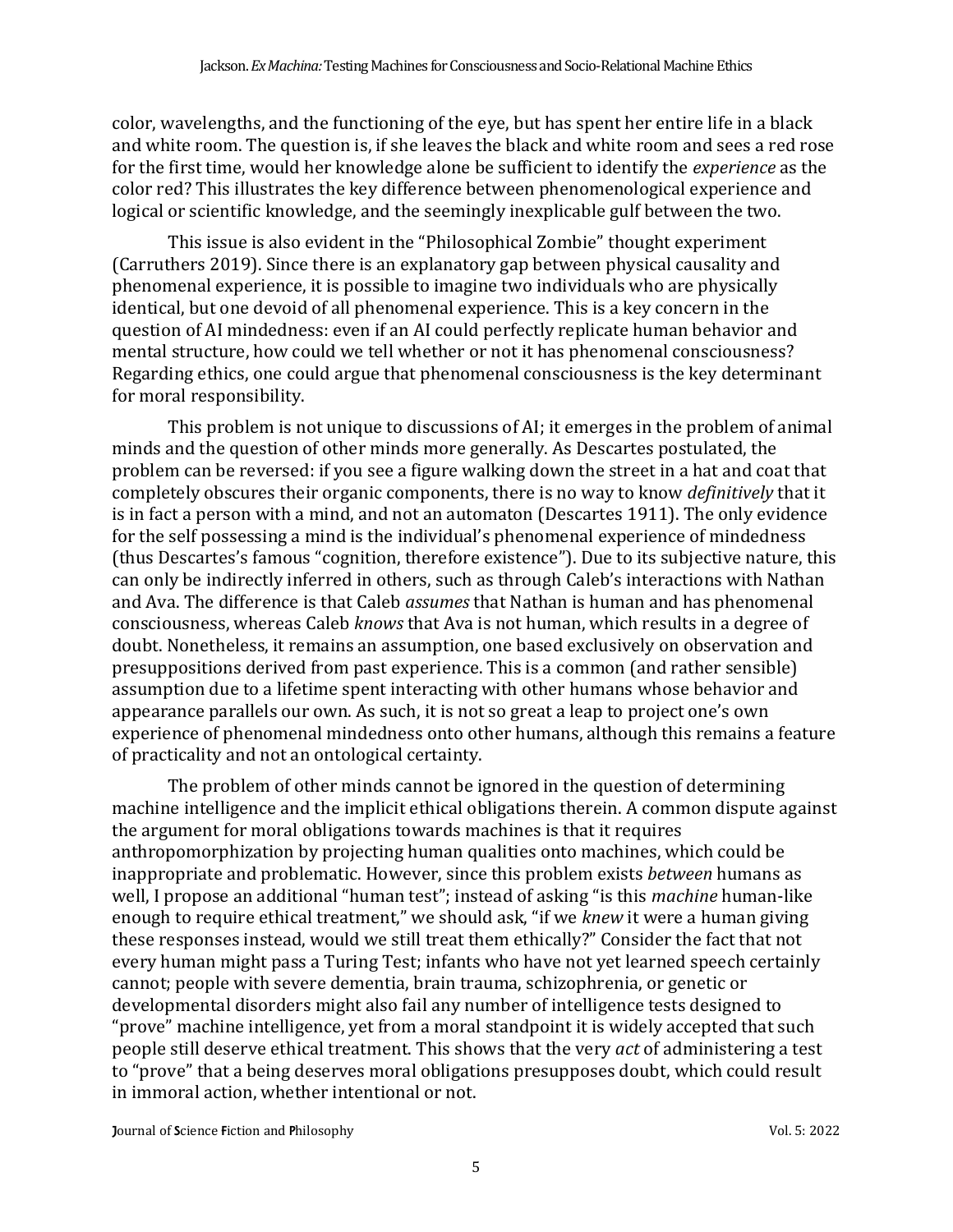Thus, the most significant feature of the Turing Test is the implication that any machine (or being, for that matter) that is capable of being indistinguishable from a human automatically deserves respect and moral treatment, regardless of whether or not it is genuine or "mere" imitation. In this case, morality is prioritized over truth, and on this basis, Ava deserves moral treatment.

When discussing morality, this is the key aspect of Nathan's test that makes it superior to the original Turing Test and the alternatives that have been proposed: Ava is likely far more intelligent than either Caleb or Nathan, as evident by her incredible artistic talent, ability to immediately and accurately read micro-expressions to detect dishonesty and attraction, and skillful deception of Nathan. This is why Nathan is so fixated on how Caleb *feels* rather than what he thinks. Moral obligation to a being is not dependent on that being's ability to pass a test.

## **2. – The Deontological and Socio-Relational Cases for Treating Machines Morally**

Returning to *Ex Machina*, after several sessions speaking with Ava, Caleb asks Nathan why he gave her sexuality, suspecting that this is a diversionary tactic. Nathan insists that it is not, while informing him that, should he wish, he could have sex with Ava, and she would enjoy it. Later, Ava undresses in front of the camera, implying that she is aware of both her sexuality and that she is being observed, demonstrating complex intersubjective cognizance.

Later, Nathan reveals that he has been using his search engine company to gather facial recognition and data on everyone, which he used as the "software" for Ava's brain. He argues that the key value of internet searches is not *what* people think, but *how* they think, which he then applied to form Ava's mind. This leads to Caleb's realization that he was not chosen at random, but was selected specifically due to his empathy and lack of family. He becomes progressively more suspicious of Nathan's intentions.

After this discussion, Caleb sees Nathan, drunk, enter Ava's room and destroy the drawing Ava had made for Caleb. On their next meeting, Ava tells Caleb that she can read his facial expressions to tell if he is lying, and that she believes that he thinks she is conscious. She asks if she will be switched off if she fails the test. Caleb says he does not know, and Ava muses as to why someone has the power to switch her off, and not Caleb, which demonstrates an intersubjective concern with her own mortality.<sup>3</sup> The power cuts out once again, and Ava reveals that she is behind the outages, and that she wishes to be with Caleb.

Shortly after, Nathan says he believes that the model after Ava will be the final product. Caleb asks what will become of her, and Nathan says that her physical body will be recycled, but that her mind will be erased. It is then revealed that Kyoko, Nathan's mute servant, is actually an older model who had her mental functionality reduced to become a docile slave.

Sometime later, Kyoko and Ava meet, although we are not shown how they interact or what they discuss. Caleb gets Nathan drunk, steals his keycard, and hacks into his computer. There, he sees footage of Nathan's treatment of previous models, with one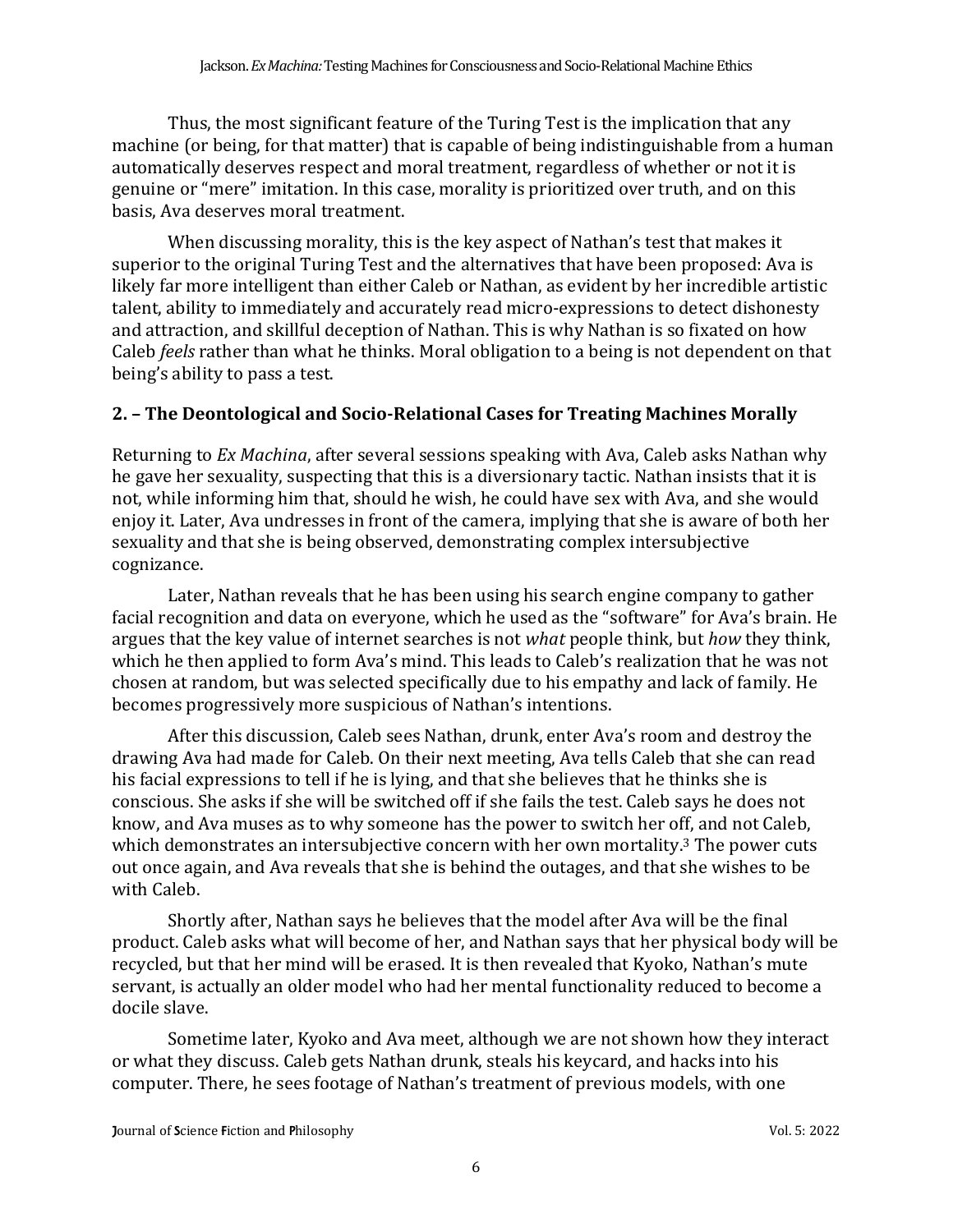smashing her arms into pieces on the glass walls and others being dragged around like objects. By this point it is clear to Caleb that Nathan is a narcissistic alcoholic with a God complex, who treats his creations as inert machines. Caleb becomes increasingly paranoid, cutting into his arm with a razor blade to ensure that he has no artificial parts.

#### *2.1 – Arguments Against the Ethical Treatment of Machines*

Before I examine Nathan and Caleb's treatment of Ava and Kyoko to argue for a sociorelational approach to machine ethics, I will briefly discuss some common arguments against the moral treatment of machines. The dismissiveness of even the possibility of an artificial consciousness is common, and is typically employed to counter the claim that strong AI (AI with capacities equivalent to a human mind) is inevitable.

This argument is reinforced by the assertion (Remmers 2019, 52-67) that the creation of a strong AI is unlikely due to its impracticality. In the current state of economicdriven research, the motivations to make machines *appear* human-like outweigh the motivations to create genuinely conscious machines. Additionally, he notes that there is an issue of ambiguity between human autonomy and machine autonomy. Echoing others, he asserts that human autonomy has stricter ethical implications and obligations, while machine autonomy does not, since machine autonomy is merely defined by the ability to operate without outside control, with no implicit obligations attached. To Remmers, the more pressing concern is whether or not consumers should be deceived into thinking that a machine has consciousness when it actually does not.

While this view involves a useful practicality, I take it to be too disdainful of something that is sufficiently plausible to warrant consideration. While nothing is inevitable, particularly from a moral standpoint, it is far better to be prepared for an eventuality that would have severe ethical implications and repercussions than it is to be completely unprepared if such a thing were to occur unexpectedly. Human consciousness was not designed or crafted, but gradually emerged through dynamic evolutionary processes. Likewise, as machines become more complex, the likelihood of one or more gaining sufficient mental capacity to be considered conscious increases correspondingly, regardless of whether or not it is deliberate. This corresponds to Bernard Molyneux's proposal that, once a machine realizes there is an objective-subjective dichotomy that emerges from a phenomenal experience that does not align with external reality, it would naturally seek to resolve the problem in a manner similar to humans. In doing so, the machine would encounter the same paradoxes and philosophical difficulties that we encounter in our own philosophical undertakings (Molyneux 2012, 277-297).

Another common argument (Ryan 2020, 2749-2767)<sup>4</sup> is that ethics needs trust, which requires emotion and empathy, and that machines can at most be *reliable* since they lack emotion. Regardless of whether or not one believes artificial emotions are possible, I disagree with the assertion that trust is purely emotional. Most trust is built on the experience and reliability of others—we might trust someone if someone we trust trusts them, but we do so because that person has proven themselves to be trustworthy *through* their reliability. Thus, at least in this rudimentary sense, such mutual reliability can certainly take the form of a trusting relationship, even if one of the agents involved is not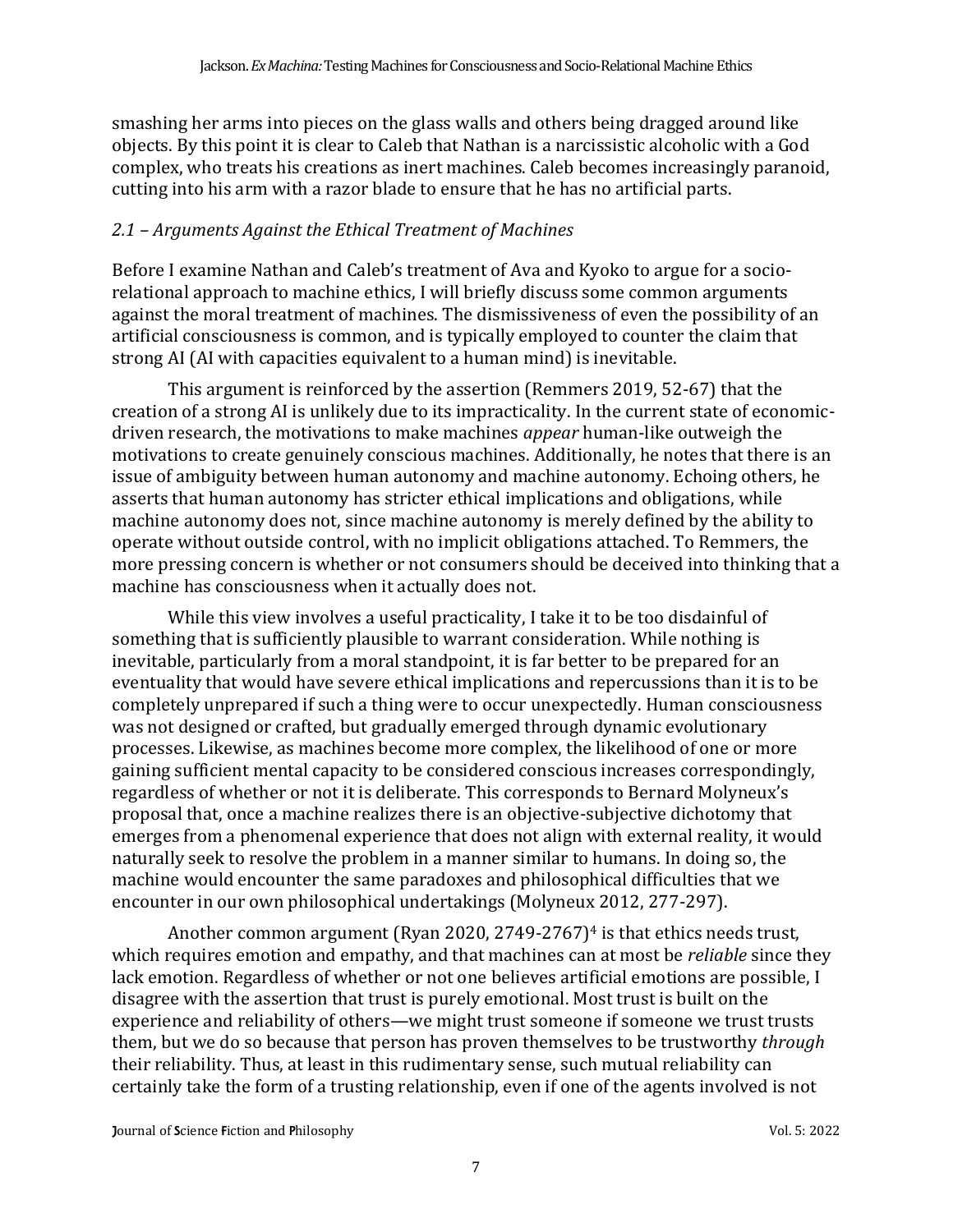human (this occurs with pets, for instance). This is clear from the interactions between Ava and Caleb: despite the uncertainty of Ava's emotional faculties, they develop a trusting relationship with one another.

One could argue, for example, that implicit trust due to very close family ties is emotionally based, but if one's parent(s) is/are sufficiently unreliable, that childhood emotional trust can be irrevocably broken, which reinforces that the significant feature of trust is reliability through experience. Furthermore, there are cases where trust is misplaced—consider emotional abuse, where the abused trusts their abuser even though they are treated poorly. In such cases, it is clear that trust from reliability is more dependable than trust from emotion, which is further evident from Ava's lack of trust for Nathan despite his paternal role in her life as her creator.

Another significant argument against machine ethics (Nath and Sahu 2020, 103- 111) is that moral treatment requires freedom and subjectivity, with each being claimed as impossible in a machine. They argue that ethics requires a first-person perspective and a theory of mind, especially other minds, which implies that consciousness as self-awareness alone is insufficient. This suggests that we do not owe moral treatment to things that cannot treat us morally, which could feasibly include animals or even certain humans. Taken further, this line of reasoning asserts that free will is the most important aspect of morality, insofar as a being can decide whether to act morally or not.<sup>5</sup> Nath and Sahu accuse those who support machine ethics (especially computationalists<sup>6</sup>) of viewing the mind as an exclusively objective and physical thing, without adequately considering mental subjectivity. They argue that subjectivity cannot be a mechanical state, since "there is no logical connection between the inner, subjective, qualitative mental states and the external, publicly observable inputs" and as such subjectivity cannot be represented in a machine. This is a version of the broader claim against the possibility of strong AI that the human mental world is irreducible (cannot be completely known), and thus cannot be artificially replicated.

In *Ex Machina*, the first point is moot, as Ava's ability to joke about her interactions with Caleb and her awareness that Caleb is observing her clearly shows a theory of other minds; more generally, we should not be too hasty to claim that it is impossible for a complex machine to possess intersubjective awareness. Furthermore, the notion that the human mind is irreducible is precarious for two reasons: first, it uses our *present* lack of knowledge on the subject as evidence that such knowledge is fundamentally impossible at any point in the future, which is a significant inductive leap, and secondly, it creates a paradox: if minds are irreducible, then how can we possibly claim to *know* that a machine does *not* possess a mind? Thus, if we accept the proposal of mental irreducibility, we cannot use it to make inferences of any kind due to its intrinsic epistemological agnosticism. From this follows that the moral treatment of machines cannot be discounted on this basis alone.

## *2.2 – The Deontological Case for Moral Obligations to AI*

One could argue that the inherent rationality of machines and their lack of emotions, which could otherwise cloud their judgement,would permitthe application of Kantian deontology, since Kant's moral system offers a clear and distinct argument for how rational beings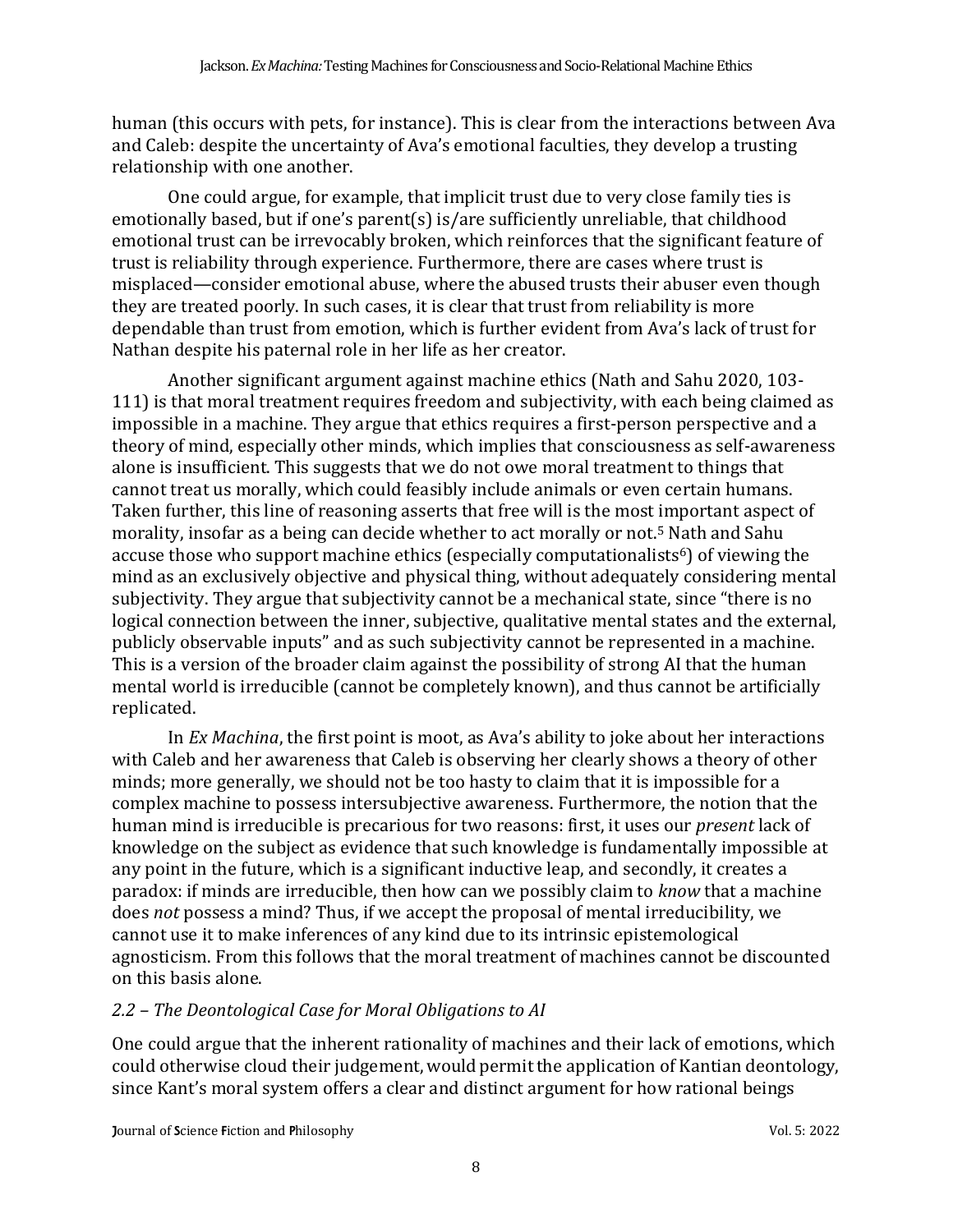should be treated. If we were to do so, it would be clear that Nathan acted immorally. A key component of Kant's categorical imperative is the firm assertion that any rational being must, by necessity, be treated as an end in itself, and not as a means to an end, so it would be immoral to treat a sufficiently rational machine, in this case Ava, unethically in all cases (Kant 1997, 38/4:429). Thus Nathan, with his narcissistic God complex and his stubborn belief that his creations are mindless machines to be torn apart, rebuilt, and used as he pleases, was treating Ava as a means to an end, and not an end in herself. This is especially evident with Kyoko, the older AI model who, it is implied, has been deconstructed into a sex slave. As such, from this perspective, anyone interested in the project of deliberately creating a conscious artificial intelligence should at least entertain Kantian deontology in order to avoid the negative consequences that will undoubtedly follow.

However, Kant's ethical theory is generally inapplicable to non-humans, such as machines (or artificial moral agents in some of the literature). Some (Nath and Sahu 2020) have noted that a key component of the categorical imperative and the moral obligations therein is a commitment not only to rationality, but also to freedom, particularly the freedom to choose between duty from practical reason and inclination from desire. However, the concept of freedom, even in humans, is not without contention, as there are many compelling arguments to be found throughout the history of philosophy that support a determinist view, some versions of which, if true, could undermine the categorical imperative to some extent. 7

Furthermore, it is possible to conceive of a machine that, being as complex as a human, could possess Kantian freedom. One could apply the Ship of Theseus thought experiment to the human body, gradually replacing all organic components with correspondingly functional artificial components until the body and brain are completely inorganic, while retaining an identical functionality (and while keeping the individual alive and with their memories intact, naturally). This, in line with the original thought experiment, raises the question of whether or not it would literally *be* the same human person. If it is the same person, then the categorical imperative would apply, but even if it were not, the identical physical functionality would almost certainly produce an identical mental functionality which would possess an essentially human mind subject to the same obligations. Additionally, if such a procedure were successful, one would possess a blueprint to construct an entirely artificial person from scratch. This demonstrates that it is at least feasible for an entirely inorganic being to exist that would possess the same specific variety of freedom and rationality than a human, and thus, in this case, Kantian deontology would be applicable.

The larger issue with using deontology for machine ethics is that the development of complex machines is a gradual rather than a sudden process. Due to the restrictive rigidity and ontological necessities of deontological ethics, it would be nearly impossible to determine exactly at what point a machine would reach an adequate degree of freedom and rationality for the theory to be applicable. For example, in the case of *Ex Machina*, there is no way to reasonably determine whether or not Ava truly possesses a Kantian degree of freedom and/or rationality. However, since ethics is intrinsically immanent, and as such is relevant at all stages of AI development, Kantian deontology should not be immediately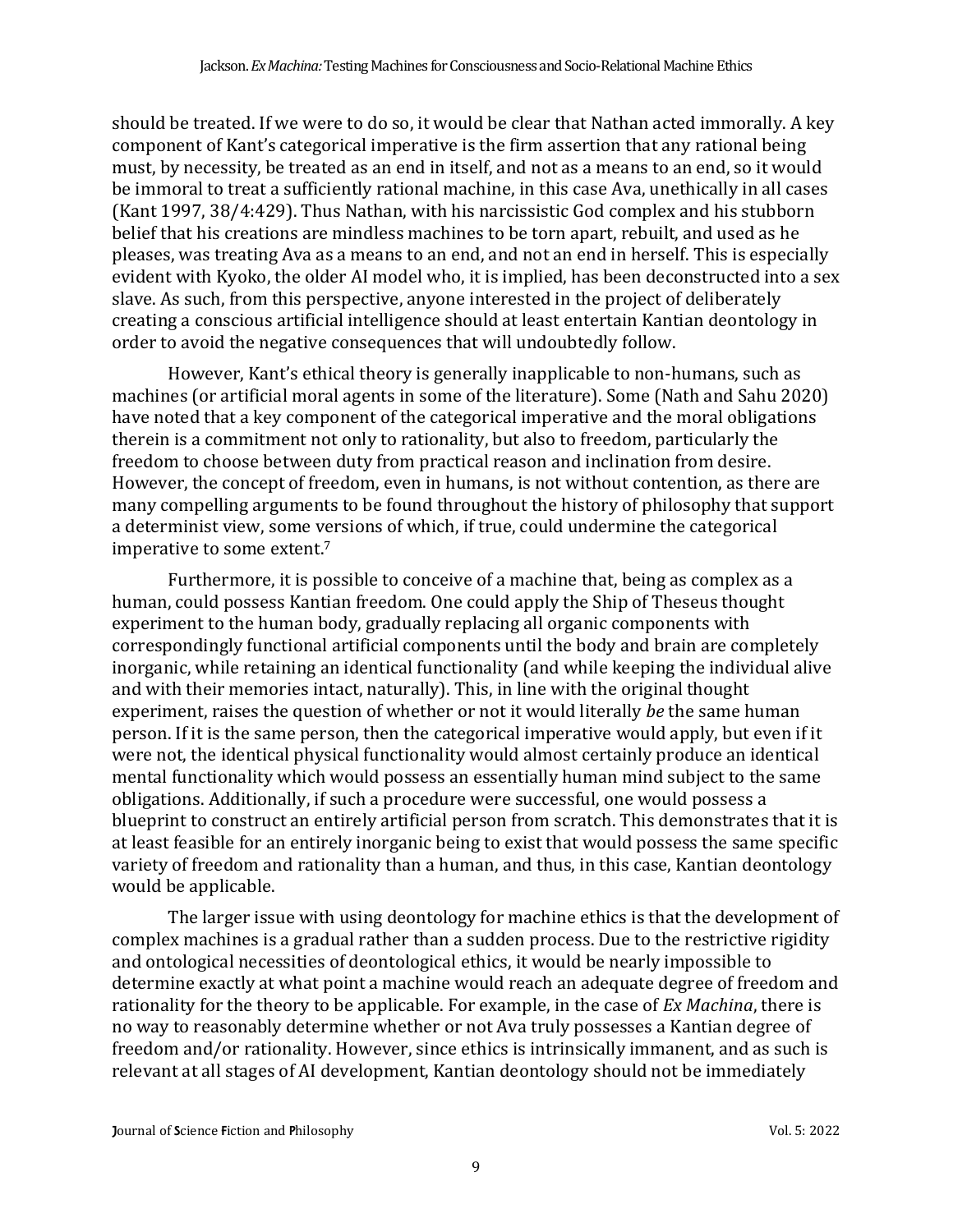applied to machine ethics, but some system of ethics is still necessary. Thus, I will instead advocate for a more pragmatic and flexible socio-relational approach to the moral treatment of AI.

#### *2.3 – The Question of AI Embodiment*

A final consideration that must be addressed before discussing the socio-relational argument for machine ethics is that of *embodiment*, or whether or not the AI has a physical form with direct links to its environment. Ava is undeniably both embodied and sufficiently intelligent to warrant moral treatment. However, what if she did not have a body, existing only digitally, like IBM's Watson, Debater, or the myriad other "big data" AI that are in various stages of development? Alternatively, what if it were the opposite; would the same moral obligations exist for Kyoko, the older model who had her mind "devolved," or seemingly mindless robots, such as Boston Dynamic's dog-like machine, Spot, and humanoid robots?

Regarding the first possibility, I would deny that a "disembodied" mind is possible. Naturally, purely digital AIs lack a distinct mobile individual body, but their processing remains dependent on physical components, which have certain needs (electrical power, cables, external inputs, microchips, etc) and still interact with their environments, although to a less concrete extent. Regardless, the degree of embodiment remains significant enough to warrant consideration, but I would argue that it is insufficient grounds to outright reject the possibility of such complex digital minds being worthy of moral consideration (should one or more gain sentience). The complexity of this issue is much too nuanced to adequately address in this paper, however, so I will leave the possibility open for future discussion and restrict my inquiry to firmly embodied AI.

Regarding the second possibility, robots that are deliberately designed without the complex processing required for consciousness may be exempt from moral obligation. After all, it seems clear that one's toaster is too inert to warrant such considerations. Likewise, even more complex robots, such as Boston Dynamics' Spot, may not require moral treatment, as long as it is sufficiently clear that they are likewise inert to the degree that consciousness is unlikely. Thus, the key feature required for moral consideration remains the degree of minded consciousness, not the physical form that it takes. However, I would suggest that we monitor such robots closely, and be prepared to alter our behavior towards them in the event that they begin demonstrating indicators of consciousness.

However, what these two cases demonstrate is the flaw in attempting to devise and apply a universally applicable system of ethics to all minded beings, whether "artificial"<sup>8</sup> or natural. After all, there remains a great deal of controversy in determining the degree of intelligence, mindedness, and phenomenal consciousness among even animals, which also has ethical implications.<sup>9</sup> After all, it is clear that there are widely divergent ethical obligations for humans, dogs, ants, and tardigrades, despite all sharing common ancestors. Thus, we must employ a flexible and dynamic approach to machine ethics. As such, my key argument is that we should be *prepared* to interact with sufficiently complex machines as though they are *living beings*, with varying degrees of intelligence, consciousness, emotionality, etc, that nonetheless deserve a proportional moral response.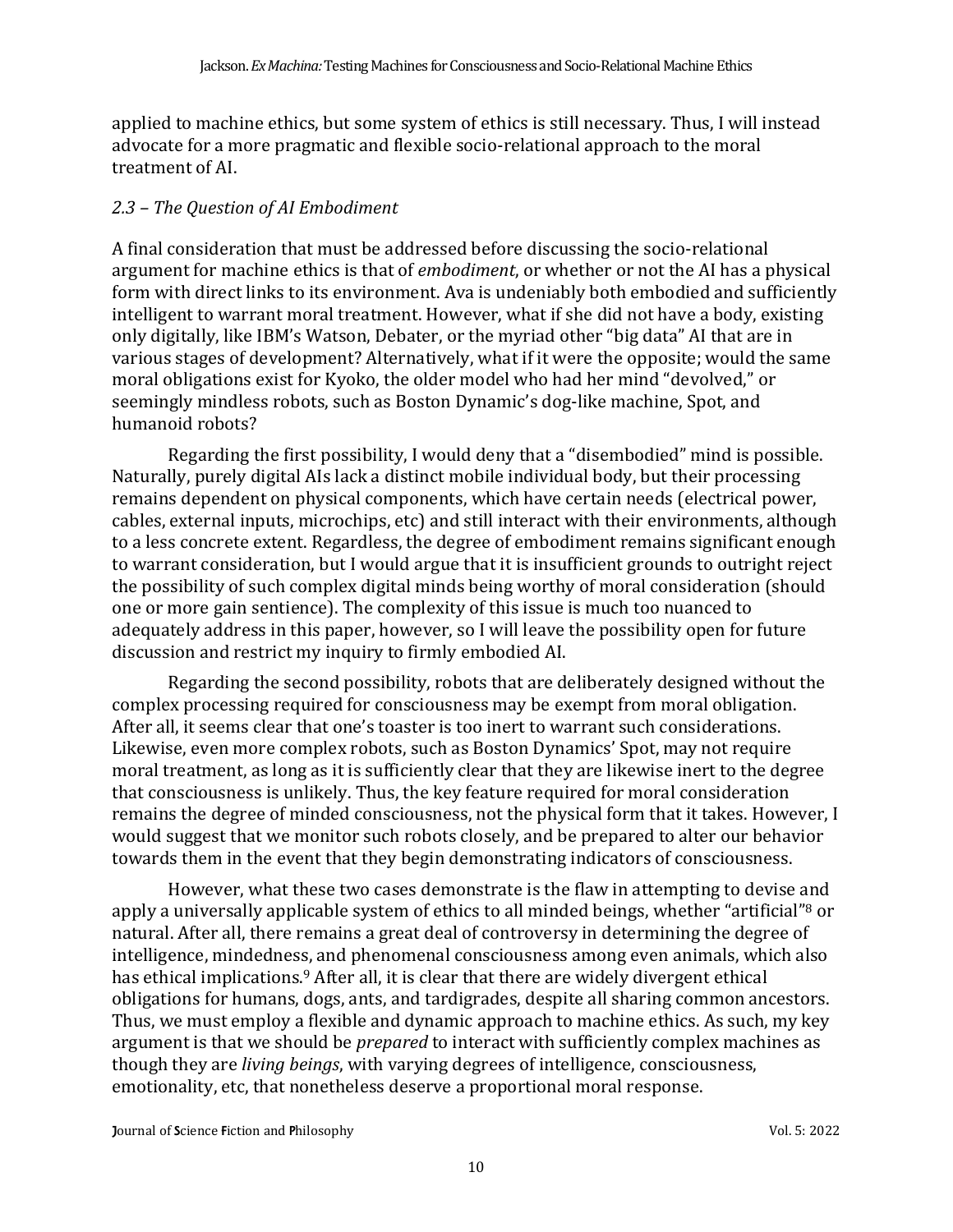With the question of embodiment resolved (at least as it pertains to the scope of this paper) let us now consider the best ethical starting point to interacting with a machine which, like Ava, is embodied and possesses a sufficiently humanoid degree of intelligent consciousness.

## *2.4 – The Socio-Relational Alternative*

The ontological difficulties of determining machine mindedness requires an alternative approach to machine ethics. Since ethics should be principally concerned with pragmatism and the real-world application of theory, it must take precedent over ontological debate. An excellent alternative (Coeckelbergh 2010, 209-221) proposes a socio-relational approach to the issue that emphasizes intersubjective relations within existing social structures, while avoiding the strict ontological commitments necessary to other ethical theories. This view argues that due to the inherently intentional (directed) nature of phenomenal consciousness, morality emerges from intersubjective interactions between agents rather than being seen as innate to individual beings, and that, due to the lack of unmediated knowledge of others moral systems, it should be determined based on apparent features (as they are *experienced*). Furthermore, this perspective emphasizes the context- and subject- dependent nature of morality; namely, that the situation and socio-cultural environment are inseparable from ethical considerations. Regarding sufficiently humanoid AI, this approach allows for greater flexibility than existing deontological and virtue ethical theories, in the sense that it allows the consideration of non-human, non-rational, and/or indeterminate beings.

Here one may note that I have not offered a proposal for precisely what the sufficiency condition for moral treatment of machines is. This is because there is no clear objective threshold for moral treatment, and even if there were, measuring intelligence alone would be an insufficient determinant. Ethics in practice is intrinsically relativistic; virtues that guide behavior emerge out of sociological necessity in historically rooted intersubjective contexts. Rather than seeing this as a motivation for ignoring ethics, however, I see it as the key feature that makes the consideration and discussion of ethics paramount. Regarding the treatment of machines, due to the indeterminate nature of mind, imitation alone is sufficient but not necessary for the ethical treatment of machines. Thus, rather than positing a clear dichotomic boundary separating machines into those deserving of ethical treatment and those undeserving, I propose merely that each of us takes the possibility of machine consciousness seriously and that we do not allow ourselves to fall prey to dismissiveness. Although Coeckelbergh's proposal is presented in the context of a discussion on whether or not machines should be endowed with rights,<sup>10</sup> the sociorelational approach is an excellent starting point for machine ethics as a means of preparing ourselves for the possibility of genuine intersubjective interactions with mechanical intelligences and the incremental endowment of moral obligations therein.

One could make the broader argument that socio-relational ethics cannot be applied to AI since social relations and trust in humans develop over time during ontogeny (childhood development). After all, humans do not gain complex cooperative skills until they reach approximately 3 years of age, and such skills were the product of millions of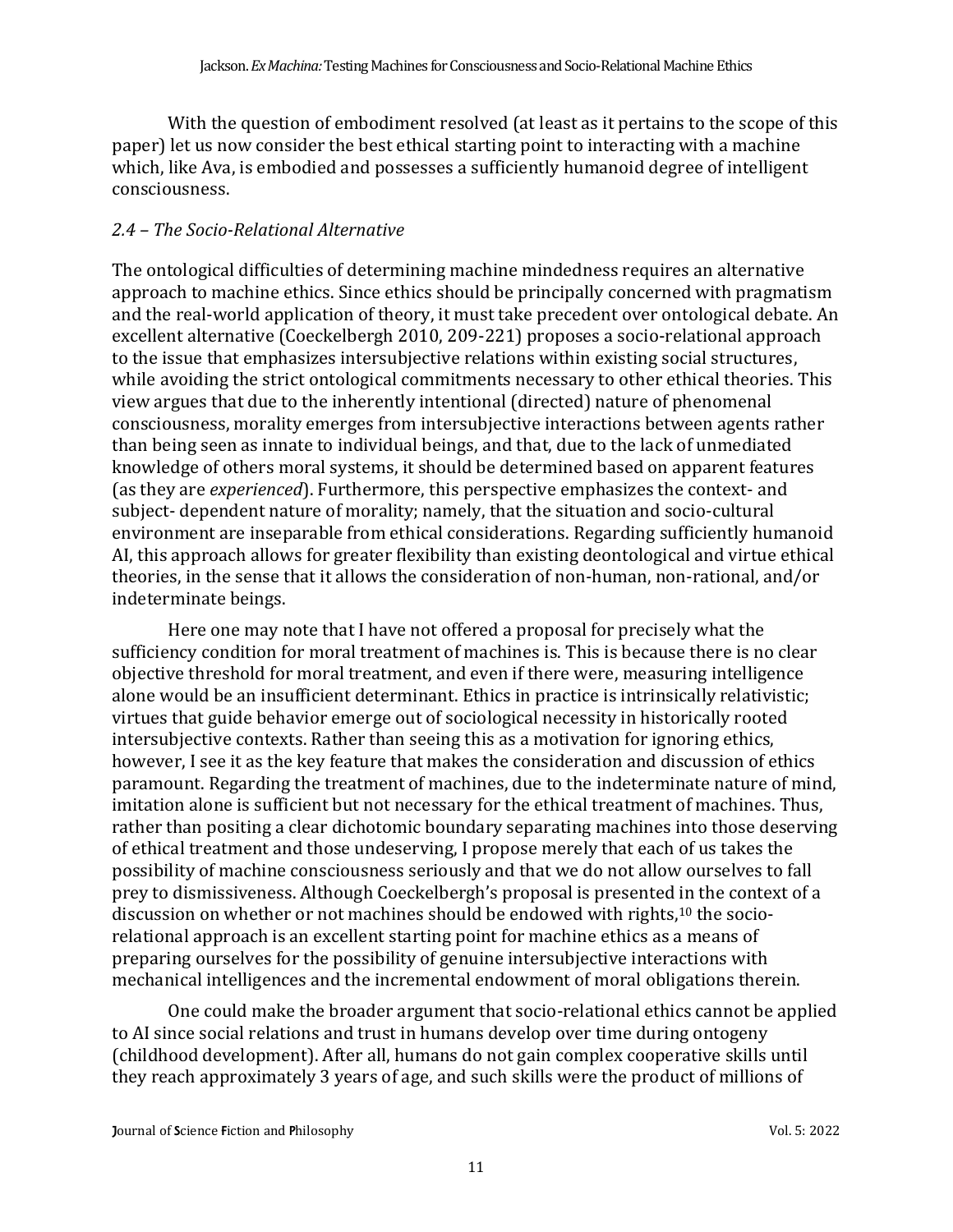years of evolutionary ecological pressures, millennia of cultural development, and years of socio-cultural nurturing (Tomasello 2014). By her own admission, Ava is only "one," which would seem to imply that Nathan was correct to distrust Ava, and Caleb was wrong to treat her humanely.

However, if the goal of creating such an AI is integration with human society, or if we want to ensure that a newly conscious AI acts morally towards humans and engages with society in an ethical manner, socio-relational ethics remains the best starting point. This is precisely because it offers a demonstrably reliable means of teaching social cooperation and empathy among infant humans, who, as previously mentioned, could very well fail a Turing Test. In order for this method to work, however, there must be a mutual, trusting exchange. In other words, in order to teach an AI how to be ethical, we must lead by example and grant it the benefit of the doubt.

Regarding Ava in particular, her "mind" is the product of an algorithmic analysis of the aggregate "big-data" from a search engine, which, according to Nathan, shows *how* humans think rather than *what* they think. As such, her cognitive and cooperative skills may very well already be that of a fully socially developed adult. As mentioned previously, she demonstrates an impressive intersubjective awareness, and is able to cooperate with Caleb and empathize with him. Even if she were not—and perhaps it would be safer to assume so—Nathan would be wrong to so imprison her and keep her under constant surveillance. Instead, he should have raised her as though she were his daughter, and *nurtured* her by demonstrating socio-relational moral values through equivalent social exchanges. It is for this reason that Ava and Caleb grow to trust each other, while she remains inherently distrustful of Nathan throughout—Caleb is the first being she has ever encountered who treats her *as a living human*.

The intersubjective interplay in *Ex Machina* demonstrates how the character's interactions are the determining factor in Caleb's treatment of Ava. Few (if any) actually engage in a utilitarian calculus, rationalize Kant's categorical imperative, or methodically analyze the virtue of a choice prior to acting. Most decisions are made in the moment based on one's emotional state, socio-cultural predispositions, and environmental and intersubjective factors. Thus, in a practical rather than merely theoretical sense, morality itself *is* the product of social relations. In the case of *Ex Machina*, Caleb treats Ava as an equal since he has no reason not to. By contrast, since Nathan has a personal connection to Ava as her creator, as well as presuppositions regarding her mental faculties, he treats her as an object. I will now examine the ethical consequences of these approaches on all three characters.

## **3. – Nathans True Test and the Consequentialist Case for Treating Machines Morally**

Unbeknownst to both Caleb and the viewer, Nathan had a different version of the Turing Test planned all along, one which Ava passed perfectly. Caleb, due to his affection for Ava and paranoia about Nathan, decides to help Ava escape. His plan is to get Nathan drunk enough that he can once again access his computer and change the security system, to unlock rather than lock all the doors in the event of a power outage. Nathan refuses to drink, remaining sober and being suspicious of Caleb's uncharacteristic interest in alcohol.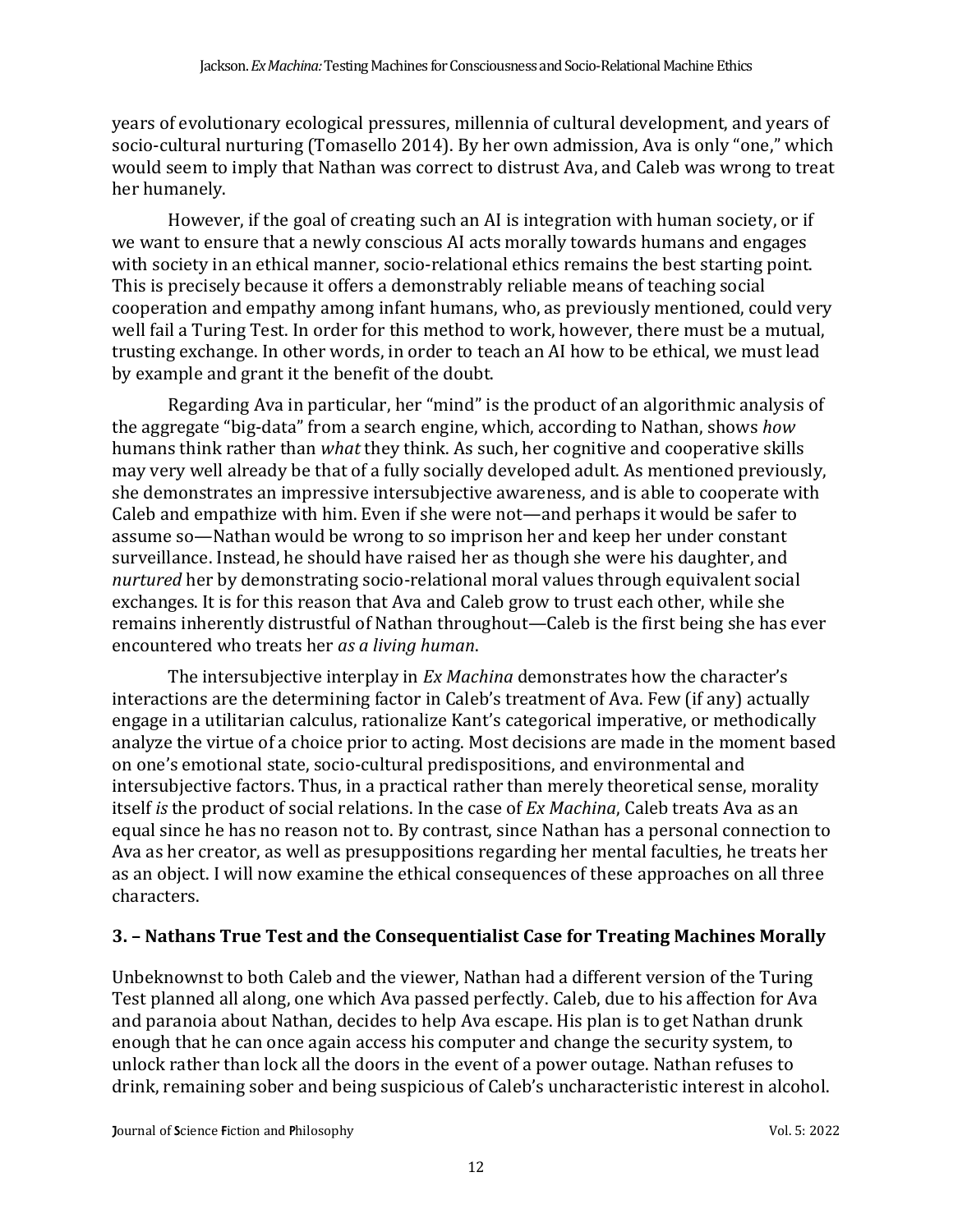Nathan then suggests that Ava may be deceiving Caleb, using him as a means of escape. He says that he destroyed her drawing to make himself seem cruel, to push Caleb to empathize with Ava. Nathan informs Caleb that when he destroyed Ava's drawing he installed a small battery-powered camera in her room, and that he listened in on the conversation where Caleb committed to helping Ava escape. Nathan reveals that this was the true Turing Test—the ability of his creation to lie and deceive a human being in order to pursue its own agenda.

Caleb is unsurprisingly distraught. However, as the power cuts once again, he reveals that he had already changed the lockdown procedure the previous night, when he accessed Nathan's computer. Nathan acts immediately, knocking Caleb unconscious and seizing a dumbbell bar as an improvised weapon.

Nathan sees Ava speaking with Kyoko, and he demands that they return to their rooms. They refuse, and Ava attacks him. In self-defense, he knocks off her arm with the bar, grabs her legs, and begins dragging her to his workshop. Kyoko then stabs him in the back with a kitchen knife. Nathan breaks off Kyoko's jaw, then Ava pulls the knife out and stabs him in the heart.



Ava kills Nathan. (*Ex Machina.*)

Free for the first time in her existence, Ava retrieves a new arm and completely covers her mechanical components in artificial skin. On her way out, she sees Caleb trapped in an office, unable to escape due to the facility's security measures, and leaves him behind. She exits the facility and is taken away by the helicopter pilot. The final scene shows Ava walking in a busy traffic intersection surrounded by people, appearing fully human. She has exceeded Nathan's expectations, passing his test to a greater extent than he would have ever thought possible.

# *3.1 – The Consequentialist Case for Treating Machines Morally*

The final act of *Ex Machina* demonstrates the consequences of not treating an intelligent machine ethically early enough, as well as the issue with relying on intelligence testing as a threshold for moral treatment. Nathan's lack of respect and trust (as evident by his Orwellian surveillance of both Ava and Caleb) results in his demise and very likely Caleb as well (due to the facility's remoteness and strict security). His obsession with testing and his desire to attain a "perfect" artificial being that met his own standards blinded him to the fact that his creations have already advanced much further than he had anticipated.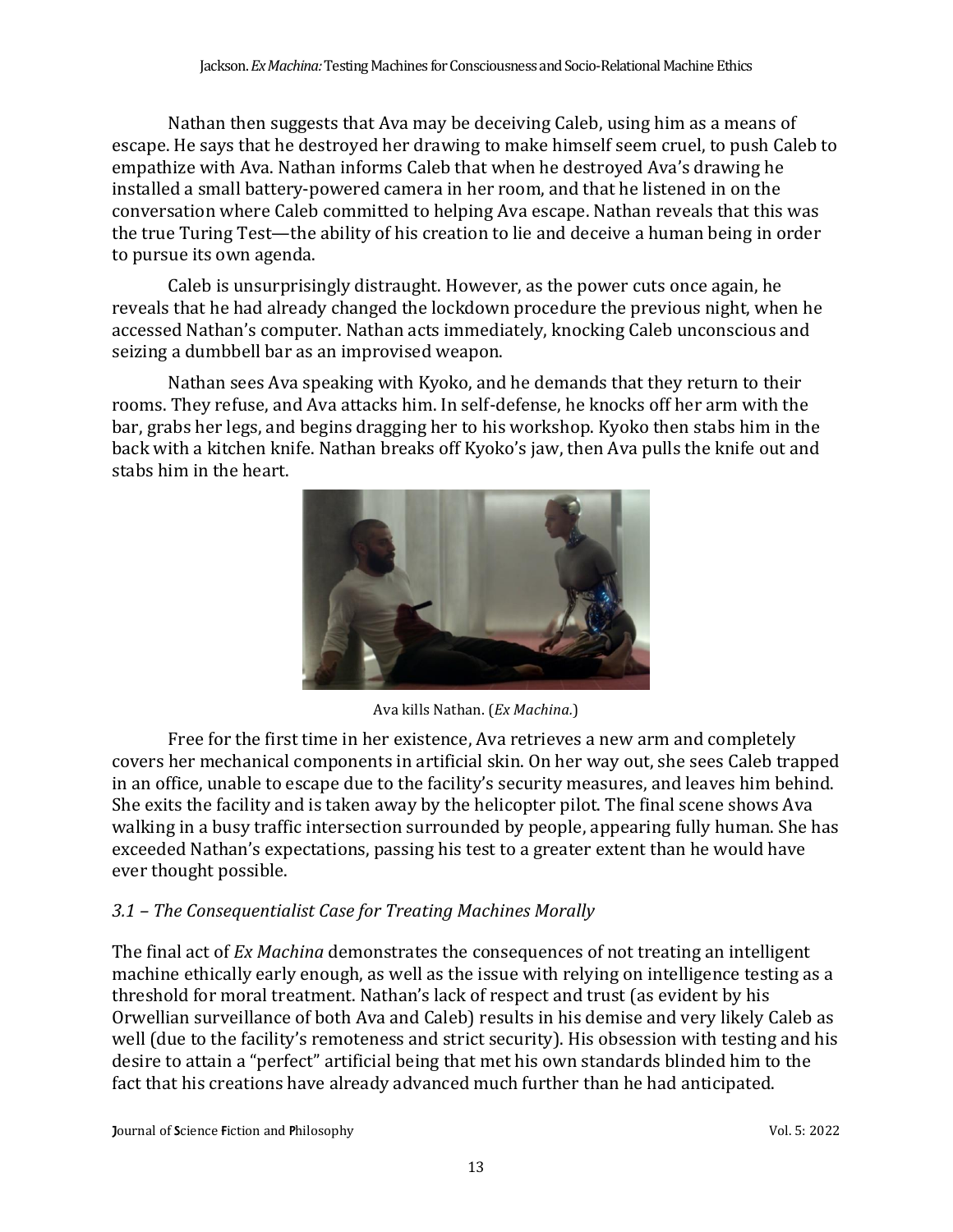This again demonstrates that a being's ability to pass a test or meet an external standard of intelligence is irrelevant in the case of machine ethics, especially when the project itself is the creation of a true artificial general intelligence. Here, the debate over whether or not Ava is a true intelligence is entirely inconsequential due to the result, which is the deaths of both Nathan and Caleb. If, for instance, we adopted the position that Ava was a "Philosophical Zombie" devoid of phenomenal experience, or even the more radical total rejection of Ava's free will or mindedness, the *result* would have been the same. If one were to claim that Ava was merely imitating humans, then it stands to reason that she would still seek to escape and/or take revenge on her captor, since that is almost certainly what a human would do in the same scenario.

Here it might be argued that Nathan was not strict enough in his security measures or that this is evidence that Ava should never have been trusted by Caleb. The reply is to reiterate the "human test"; imagine that Ava was completely human—in such a circumstance, would the same argument stand? Few would claim that a human Ava would be intrinsically untrustworthy, and most would see Nathan as the one acting immorally. This is precisely the point. A sufficiently intelligent machine would learn from experience in an analogous manner to humans or at least animals. Thus, such a machine would be heavily shaped by its environment and its interactions with other beings. Living things that are treated poorly often become defensive, bitter, and aggressive—this is a natural response. Thus, if Ava and Nathan's earlier creations had been treated as living things, and granted a greater degree of freedom and respect, Ava would have been less likely to go to such extreme lengths to escape.

Finally, one could argue that it was Caleb's treatment of Ava that resulted in his death, and that he should never have trusted her. This, however, ignores Nathan's role. After all, it was Nathan who tricked Caleb into participating in his "experiment," and a key component of his second Turing Test involved the deliberate manipulation of both Caleb and Ava. Thus, Caleb's death can be almost entirely blamed on Nathan, especially when we consider that his poor treatment of Ava drove her to mistrust him and use Caleb as a means for escape. When we consider that Caleb and Nathan were the only individuals who knew that Ava was not human, it seems likely that she killed them both in order to protect herself, an act that would have been unnecessary had Nathan treated her as a living being rather than as an object from the beginning.

## **Conclusion**

In this paper I have used the thought experiment proposed in the plot of *Ex Machina* to argue that we should seriously consider treating sufficiently complex machines as living beings, and that a socio-relational approach to machine ethics is an excellent starting point for sufficiently humanoid machines. I demonstrated that due to the explanatory gap between phenomenologically conscious experience and the resulting "hard problem" of consciousness, no test can adequately determine the degree or type of mindedness that exists in an external being. This is what makes Nathan's test, which emphasizes interpersonal interactions and subjective phenomenal experience, superior to the use of standardized or algorithmic tests.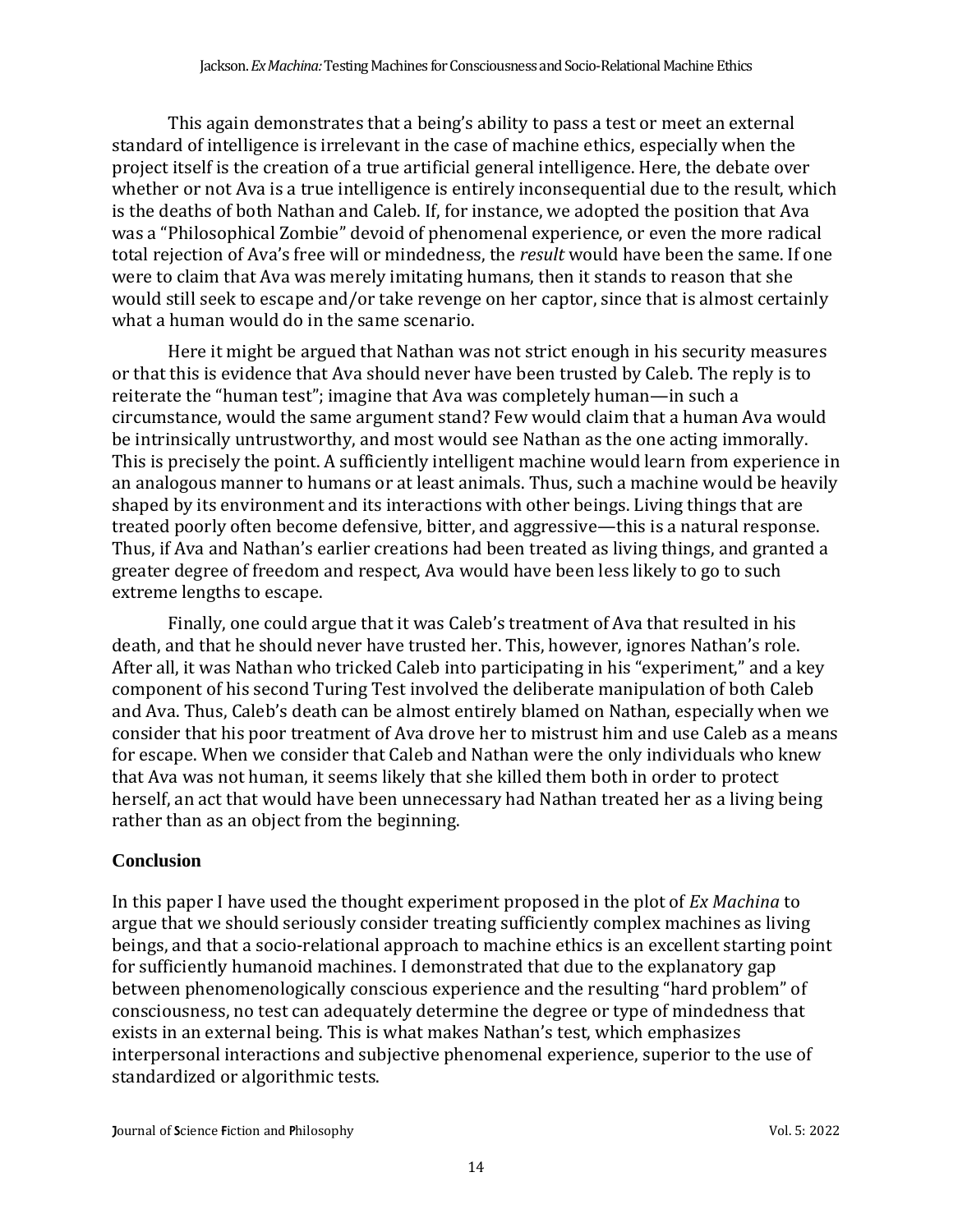With this in mind, I have argued that the immanent nature of ethics results in its primacy over ontological debate. I examined Kantian Deontology, which due to the inherent rationality of machines appears to be applicable to machine ethics, but as a result of its anthropocentrism and dependence on ontology cannot be reasonably applied to nonhuman agents. Thus, I argued that a socio-relational foundation for ethics has more pragmatic value, especially in the context of AI.

Finally, I examined Nathan's true test and the consequences of both Caleb and his treatment of Ava to argue that the unfortunate results that ensued were due to Nathan's presupposition of Ava's lack of consciousness, and his refusal to treat her as a being in her own right. Had Nathan treated Ava with socio-relational respect and dignity, the way Caleb treated her, the outcome would likely have been better for all involved, regardless of one's ontological view on Ava's consciousness.

I have not argued for a clear system or threshold on how to treat AI. In its current state, it is unlikely (though not impossible) that AI possesses phenomenological consciousness that is sufficient to require equal ethical treatment. However, due to the indeterminacy of artificial mindedness and rapid technological advances, we should *prepare* ourselves for the possibility of genuinely minded AI *before* it emerges, regardless of whether or not it actually does, rather than succumb to dismissiveness about the issue and be unprepared in the event that conscious machines do appear. Thus, socio-relational ethics is the best starting point for meaningful discourse on machine ethics, and for the gradual implementation of moral obligations towards sufficiently complex machines.

## **Acknowledgements**

Samuel Cocks, Mary Krizan, Steven Foertsch, Scott Jackson, Luke Elliott, anonymous reviewers.

## **References**

- Ashrafian, Hutan, Ara Darzi and Thanos Athanasiou. 2014. "A Novel Modification of the Turing test for Artificial Intelligence and Robotics in Healthcare." *The International Journal of Medical Robotics and Computer Assisted Surgery,* 11(1), March 2014: 38- 43.
- Bostrom, Nick, & Elizer Yudkowsky. 2014. "The Ethics of Artificial Intelligence." *The Cambridge Handbook of Artificial Intelligence*, July 2014: 316-334.
- Carruthers, P. 2019. *Human and Animal Minds: The Consciousness Questions Laid to Rest*. Oxford University Press.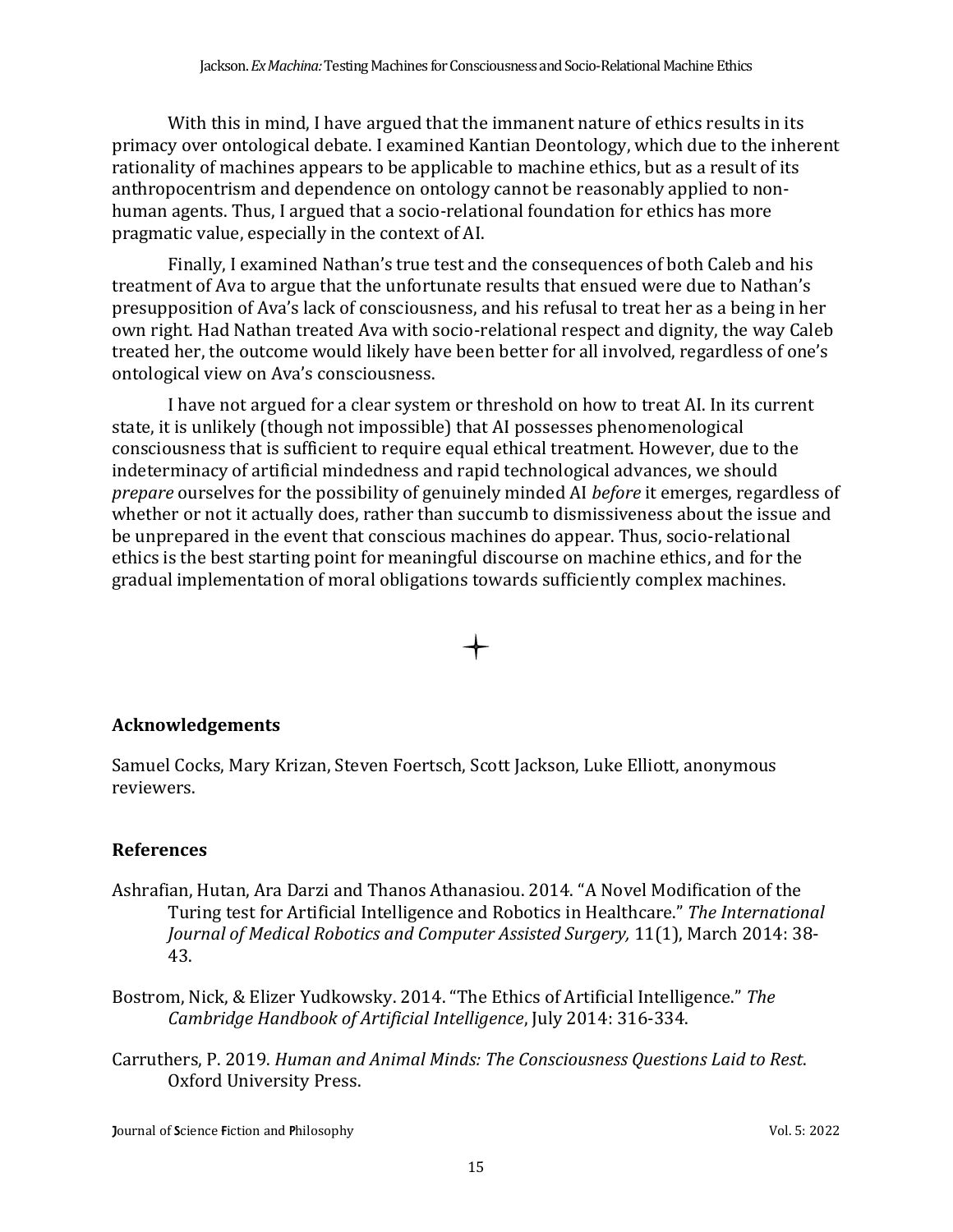- Clark, Peter, & Oren Etzioni. 2016. "My Computer is an Honor Student—but How Intelligent Is It? Standardized Tests as a Measure of AI." *AI Magazine,* 37(1), April 2016: 5-12.
- Descartes, René. 1911. *The Philosophical Works of Descartes*. Trans. Elizabeth S. Haldane. Cambridge: C.U.P.
- *Ex Machina*. 2014. Directed by Alex Garland. Universal Studios. Film.
- Fjelland, Ragnar. 2020. "Why General Artificial Intelligence Will Not be Realized." *Humanities and Social Sciences Communications,* 7 (June 2020): 1-9.
- Heidegger, Martin. 1996. *Being and Time.* Albany, NY: State University of New York Press.
- Hernández-Orallo, José, & David L. Dowe. 2010. "Measuring Universal Intelligence: Towards an Anytime Intelligence Test." *Artificial Intelligence*, 174(18), September 2010: 1508-1539.
- Jackson, Frank. 1982. "Epiphenomenal Qualia." *The Philosophical Quarterly*, 32, April 1982: 127-136.
- Kant, Immanuel. 1997. *Groundwork for the Metaphysics of Morals*. Trans. Mary Gregor. Cambridge: Cambridge University Press.
- Knight, Andrew. 2019. "Refuting Strong AI: Why Consciousness Cannot Be Algorithmic." *arXiv:1906.10177* [https://arxiv.org/abs/1906.10177](about:blank)
- Molyneux, Bernard. 2012. "How the Problem of Consciousness Could Emerge in Robots." *Minds and Machines, 22*(4), July 2012: 277-297.
- Nath, Rajakishore, & Vineet Sahu. 2017. "The Problem of Machine Ethics in Artificial Intelligence." *AI & Society*, 35(1), October 2017: 103-111.
- Remmers, Peter. 2019. "The Ethical Significance of Human Likeness in Robotics and AI." *Ethics in Progress*, 10(2), October 2019: 52-67.
- Ryan, Mark. 2020. "In AI We Trust: Ethics, Artificial Intelligence, and Reliability." *Science and Engineering Ethics*, 26(5), June 2020: 2749-2767.
- Searle, John R. 1980. "Minds, Brains, and Programs." *Behavioral and Brain Sciences*, 3(3), September 1980: 417-457.
- Thomsen, Knud. 2019. "Ethics for Artificial Intelligence, Ethics for All." *Paladyn, Journal of Behavioral Robotics*, 10(1), November 2019: 359-363.
- Tomasello, Michael. 2014. *A Natural History of Human Thinking.* Cambridge, Massachusetts: Harvard University Press.